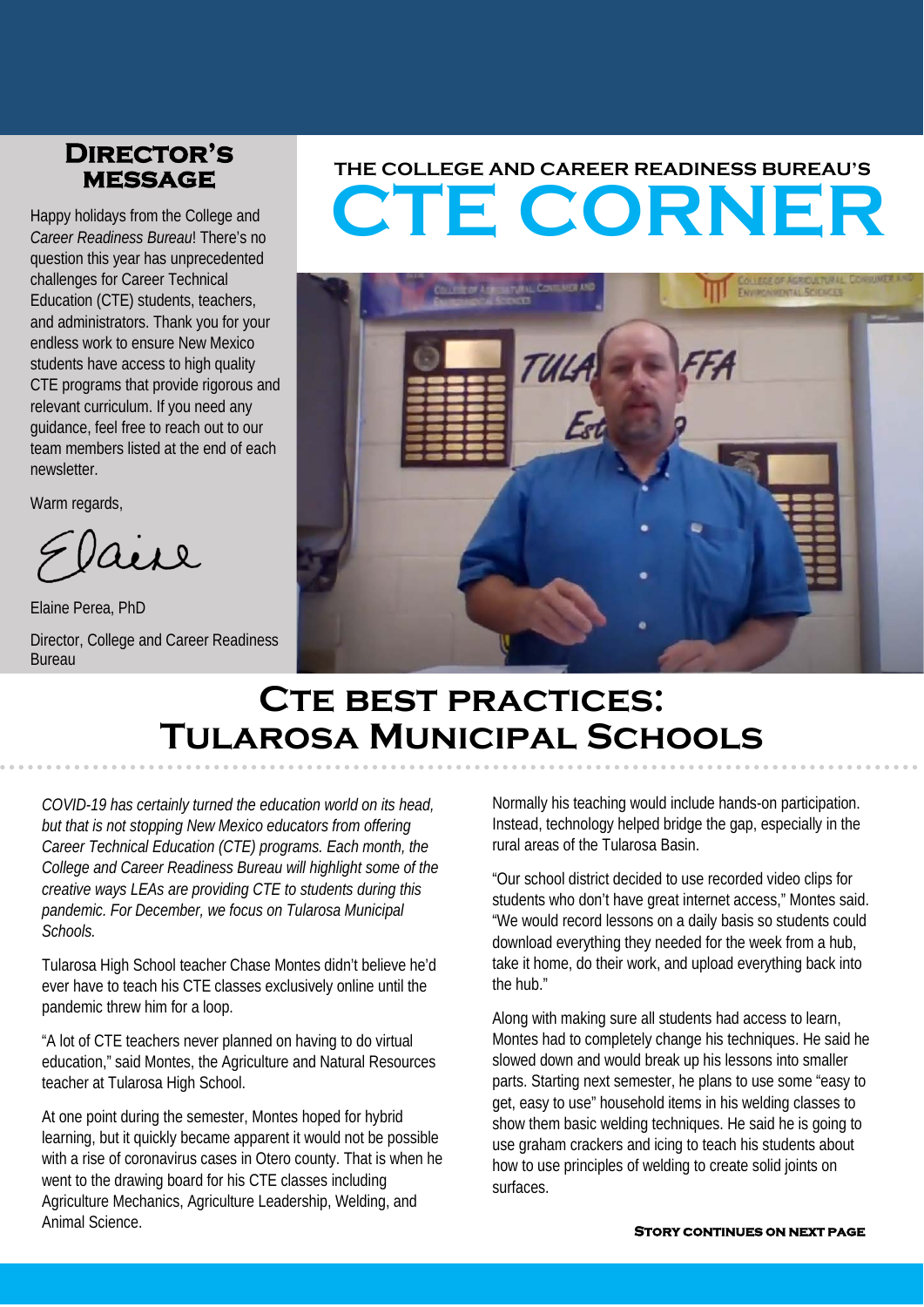

#### **"A lot of CTE teachers never planned on having to do virtual education."**

#### **-Chase Montes, Agriculture and Natural Resources Teacher at Tularosa High School**

#### **Continued from previous page**

"It's something cheap and basic the kids can buy," he said. "You can teach them what the actual welding joint should look like and how you should put your material together."

Montes also plays the role of advisor by checking up on his students with a weekly phone call to make sure they are caught up to speed. He speaks to parents, as well. "They want to know how their child is doing, and they want it to come from us," he said.

The Tularosa High School teacher believes most of his 60-plus students continue to take advantage of the unique learning experience. In fact, if students play their cards right by taking most of Montes'

classes, they can close out their high school career with up to nine college credits.

Montes acknowledges many CTE teachers are facing a difficult stretch right now so he wanted to leave them with words of wisdom.

"There's certainly a drawback to the pandemic; there's a disconnect this year," Montes said. "But we have to focus on the positive. No one likes the setup, but we have to make the most of it. There's an opportunity to make sure you're organized and that you use time allotment wisely."

### **ACTE Outstanding CTE Teacher Education Award**



One of New Mexico's very own educators is in the running for a prestigious award. Earlier this year, the Association for Career and Technical Education (ACTE) announced Dr. Cynthia L. Miller, Assistant Professor at Eastern New Mexico University, as the 2020 ACTE Region IV Teacher Educator of the Year. The award recognizes educators who have demonstrated innovation in teacher education, leadership in improving CTE, and commitment to preparing teachers to deliver high-quality CTE programs. Miller is one of five national finalists for the 2021 ACTE Outstanding CTE Teacher Educator Award. The winner will be announced during a virtual award presentation on Dec. 3 at 10 a.m. [Click here to register for the](https://www.careertechvision.com/awards.cfm) presentation.



#### **Region Focus**

This month, we are highlighting Region H. It includes eight districts totaling more than 2,800 students. Major employers include Gerald Champion Regional Medical Center and Inn of the Mountain Gods Resort and Casino. The occupations with the largest projected growth include Health Care Practitioners and Technical (299 new jobs), Personal Care and Service Occupations (256), and Business and Financial Operations (184). In the winter of 2019, the following local economic and educational priorities were identified for Region H: Healthcare and Skilled Construction Trades.

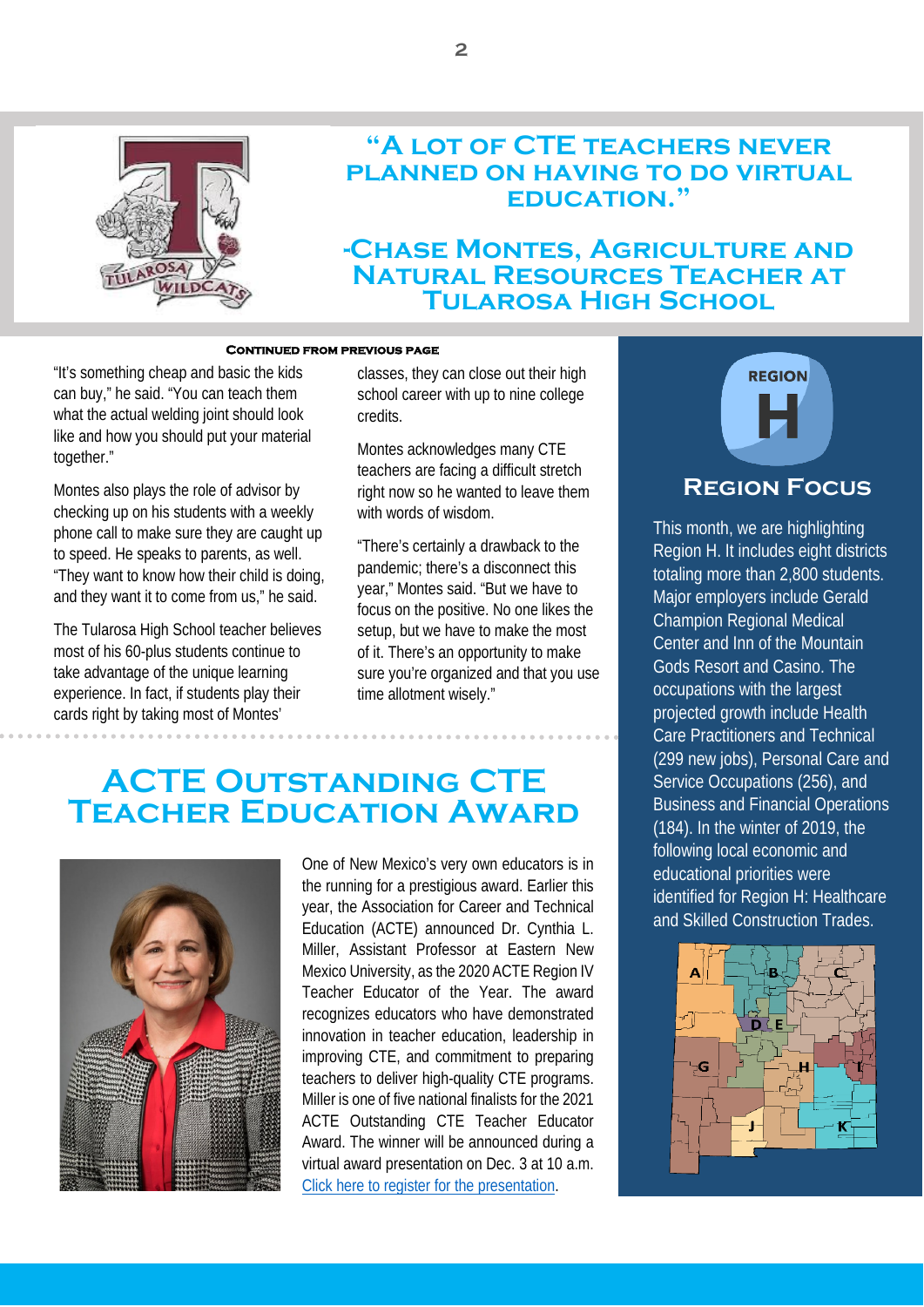

#### **"MEET THE EMPLOYER"** | ACCOTC **Skills USA's**

SkillsUSA New Mexico is excited to launch its first *Meet the Employer* event on Dec. 9 (10:00 - 11:30 a.m.). The Hospitality/Tourism webinar will kick off with some great panelists including representatives from Crowne Plaza Hotels and Resorts, National Distributing Company, and the Marriot Hospitality Futures Center. The interactive webinars will provide students and alumni the opportunity to ask questions of industry professionals on how to get hired and promoted within their trade. In addition, students will hear directly from partners on opportunities they have available for employment, training, and education. [You can register here to receive a Zoom invite.](https://cnm-edu.zoom.us/meeting/register/tJwuc-utpz8rE9zHreZkaFbfyVMzi9llwL0T)

The Department of Education issued additional guidance related to the purchase of personal protective equipment (PPE). According to the Department, a grantee may use federal funds to provide its employees and grant program participants with personal protective equipment such as masks, hand sanitizer, and plexiglass barriers. As with any cost charged to a grant, grantees are responsible for ensuring that only costs that are reasonable, necessary, and allocable to the grant are in fact charged to that grant. The Department has also given permission for grantees and subgrantees to donate or loan PPE and other medical supplies purchased with federal funds to health providers. You can read the full guidance from the Department of Education here.

#### **New Guidance on PPE Attendance Support**

Perkins funding can now be used to help address the issue of absenteeism during remote learning. The USDE has determined that the use of Perkins V money to support salaries for "attendance coaches" who provide outreach to *CTE students* is an appropriate use of funding. Attendance coaches can be used as a strategy within the Attendance Tiers of Support to offer support to CTE students who have disengaged or are struggling with attendance issues. Approximately 85-percent of high school students participate in CTE at some point during their secondary career so this type of outreach could benefit many high school students. Interested LEAs should work with their respective Perkins coach to adjust their application for funding.



#### **Educational Streaming Event**

True Kids 1 and No Reservations invite teachers and students to participate in an educational streaming event in partnership with Steve Van Zandt's Rock and Roll Forever Foundation. From Dec. 11-13, a documentary called *Rumble – The Indians Who Rocked the World* will be available for streaming. Students will also be available to take part conversations with producers and musicians from the film through an online Zoom session. Digital lesson plans are also available for teachers exploring the musical, historical, and cultural themes in the film[. Teachers can sign up here](http://www.truekids1.org/register) or contact [info@trukids1.org](mailto:info@trukids1.org) for more information.

#### **AMAZON CYBER ROBOTICS CHALLENGE**

Keeping students engaged and inspired is one of many priorities for CTE teachers this year. To help, your class can compete in a free, three-hour virtual challenge that teaches students the power of coding while uncovering how Amazon uses computer science and robotics daily to deliver customer orders. Complete the challenge with your classroom by Dec. 18 and be eligible to win \$250 for your class. [If you'd](https://www.amazonfutureengineer.com/cyberrobotics)  [like more information, click here.](https://www.amazonfutureengineer.com/cyberrobotics)



### **Advanced Placement Reminders**

- Now that most AP exams have been ordered, please make sure your school has reported to REC-9 the number of fee waivers you'll need this year. **[Click here](https://docs.google.com/forms/d/e/1FAIpQLSdR7a6yzwgv2-d2u1YlY5r-A8f6fLm_rHYOOVNGEVdssjudoQ/viewform)** to report the number of exams that qualify. College Board allows you to update this information without penalty until April, but please remember to also inform REC-9 if you make changes.
- Does your school have students interested in AP Macroeconomics, Microeconomics or US Government – but your campus doesn't offer the classes? A scholarship from NMPED can pay student online tuition during 2nd semester. Contact Alexandra Lutz at 505-827-6417 o[r alexandra.lutz@state.nm.us](mailto:alexandra.lutz@state.nm.us) as soon as possible to learn how to get started.
- AP Potential is available in early December for schools that administered the PSAT/NMSQT this fall. Score reports identify 23 Advanced Placement exams which students are likely to pass with a score of 3 or higher, qualifying them for quaranteed credit at all public universities in New Mexico, and most universities throughout the United States.
- Monthly Advanced Placement updates provide information about Professional Development and other detailed announcements. If you would like to receive this communication, contact Alexandra Lutz to add your name to the contact list.

**3**